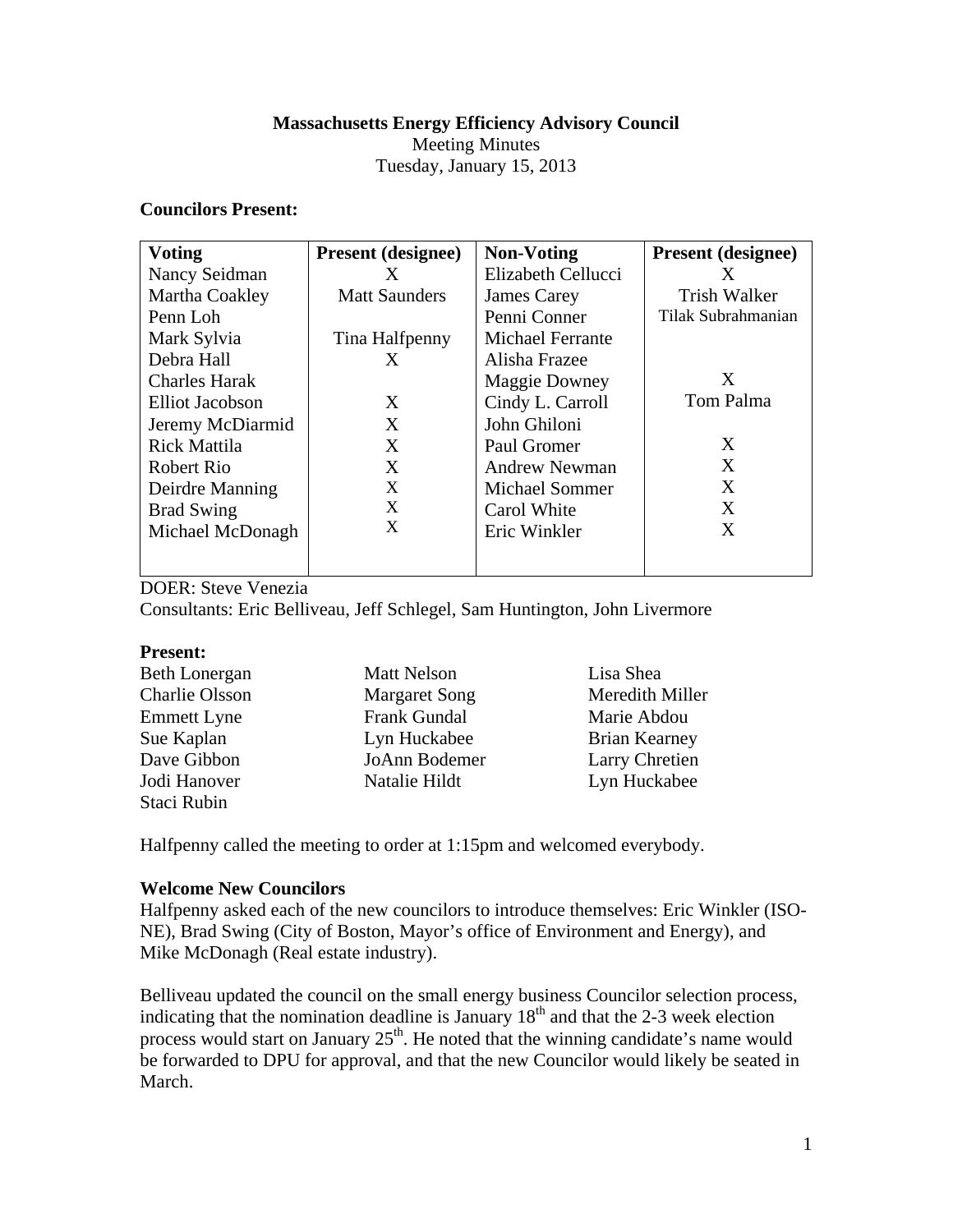### **Public comment**

No public comments.

### **General Updates**

*Meeting Minutes Approvals* 

Executive Committee (11/8/12, 12/20/12) Saunders motioned for a vote to approve the November  $8<sup>th</sup> EEAC EC$  meeting minutes; McDiarmid seconded. Voted and approved. McDiarmid motioned for a vote to approve the December  $20<sup>th</sup> EEAC EC$  meeting minutes; Saunders seconded. Voted and approved.

## EEAC (11/5/12, 11/13/12)

McDiarmid motioned for a vote to approve the November  $5<sup>th</sup> EEAC$  meeting minutes; Rio seconded. Voted and approved. Halfpenny abstained. Seidman motioned for a vote to approve the November  $13<sup>th</sup> EEAC$  meeting minutes; Saunders seconded. Voted and approved. Seidman abstained.

### *Energy Policy Commission Update (DOER)*

Halfpenny indicated that the Energy Policy Commission had met for the first time last week, with the mission to further renewables and energy efficiency, and to reduce costs and increase energy reliability in the Commonwealth. She noted that the Commission, which includes Jacobson and Rio, is mandated to issue a report on July  $1<sup>st</sup>$  2013, and will be holding a public meeting on Thursday, January 17<sup>th</sup> at the DPU offices. Jacobson indicated that the Commission is in an education process to understand their role, reviewing all relevant studies. Rio noted that they are educating others Commission members on energy issues. McDiarmid explained that the legislation is clear that this group is not duplicative of the EEAC.

Halfpenny explained the history of the Council's Executive Committee for new Councilors: Created in 2012; Acts as a sounding board for the Council; Manages Consultant budget. She noted that EC Membership is open to new Councilors, and indicated that she will send out the charter. Jacobson asked about the rules for remote participation; Halfpenny said she would put it on the meeting agenda for clarification.

#### *Avoided Energy Supply Component Study*

Halfpenny noted that the Avoided Energy Supply Component Study kicked off in December. Schlegel explained that the economics (avoided costs and benefits) of EE programs need to be quantified, and that every two years the six New England states conduct a regional study. He noted that the scope of work and RFP will be finalized in February, with a contractor on-board by March  $1<sup>st</sup>$ . He indicated that Jeremy Newberger does a great job managing this study, and that results would be needed by the end of 2013. Halfpenny noted that the Council will be getting updates on the study from the Consultants at each meeting.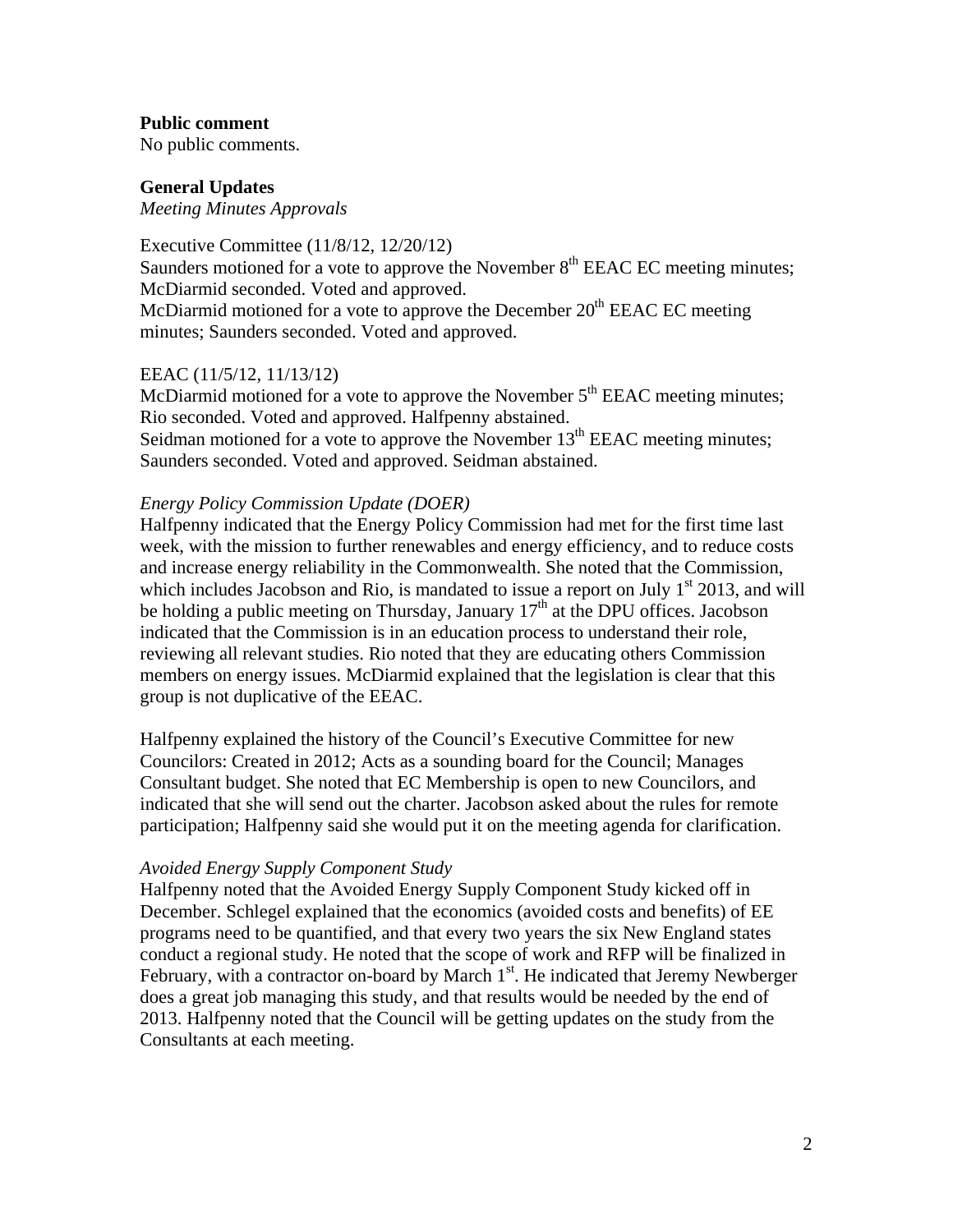## *DPU Hearings & Briefs*

Venezia noted that the proceedings consumed the entire month of December, with hearings continuing through the  $1<sup>st</sup>$  week of January. He explained that issues were heard thematically, with the major themes being: Savings goals, program budgets, EM&V matters, TRM, performance incentives, cost-effectiveness, ERF charge, Green Justice Coalition concerns, low-income, pilots, bill impacts, funding sources, and avoided cost factors. Venezia noted that there were PA-specific hearings on aspects of individual plans. He summarized some of the issues brought by specific parties to the proceedings: CO2 concerns (Conservation Law Foundation); greater access for renters (Green Justice Coalition), low-income matters (LEAN); data reliability and streamlining of EE process (DOER); bill impacts, performance incentives, methodologies in obtaining info on NEIs (AG). He commented that the Council's resolutions of November  $5<sup>th</sup>$  and  $16<sup>th</sup>$ , and the ratification of the Term Sheets, were often quoted during the proceedings. Venezia noted that no one outright opposed the plan, and that a decision is anticipated from DPU by the end of January. Schlegel noted that DOER's brief was an excellent summary of the key issues, and is posted on the DPU website: www.mass.gov/dpu

## **Performance Metrics Presentation**

Halfpenny explained that the EC has not recommended yet on performance metrics, and that there would be a presentation on what has been proposed. Schlegel noted that final metrics were agreed to by the PAs and consultants in November, and that those metrics were filed with DPU on December  $4<sup>th</sup>$ . Olsson explained the residential metrics (1. Increase HES close rate, 2. Early boiler replacement) and low income metrics (1. Strategic targeting, 2. Multifamily building inventory). Gibbons summarized the C&I metrics, all addressing depth of savings (1. C&I Large Retrofit, 2. C&I New Construction, 3. Small business direct install). He noted that all C&I metrics apply to both electric and gas PAs.

## **Data dashboards - Preliminary 2012 Results**

Abdou presented the data dashboard results for November and year-end 2012, noting that the year-end numbers are preliminary: Electric 78% of spend, 89% of savings; Gas 103% of spend, 89% of savings. She indicated that the savings may go higher when evaluation results are applied, and that the expenditure results were used to inform the budgets in the plan. Schlegel noted that the PAs will have updated 2012 numbers at the February EEAC meeting, and that we're seeing the same trend as what we were experiencing in the planning process: higher spending on gas; under-spending on electric. Halfpenny acknowledged the PAs efforts, while going through the 3-year planning and DPU process, and noted that for gas, with evaluation results reducing savings, this represents a good achievement. She further noted that application of EM&V results is under discussion at the DPU.

## **Consultant work plan & budget**

Halfpenny explained that Belliveau had sent out the detailed 2013 consultant work plan, and that the EC decided not to approve yet pending discussions with the consultant team on possible budget reductions. She noted that the Council needs to have money to pay the consultants until the 2013 budget is approved, and she proposed to prorate the amount needed for a 6-week budget, based on the 2012 budget. Halfpenny explained that part of